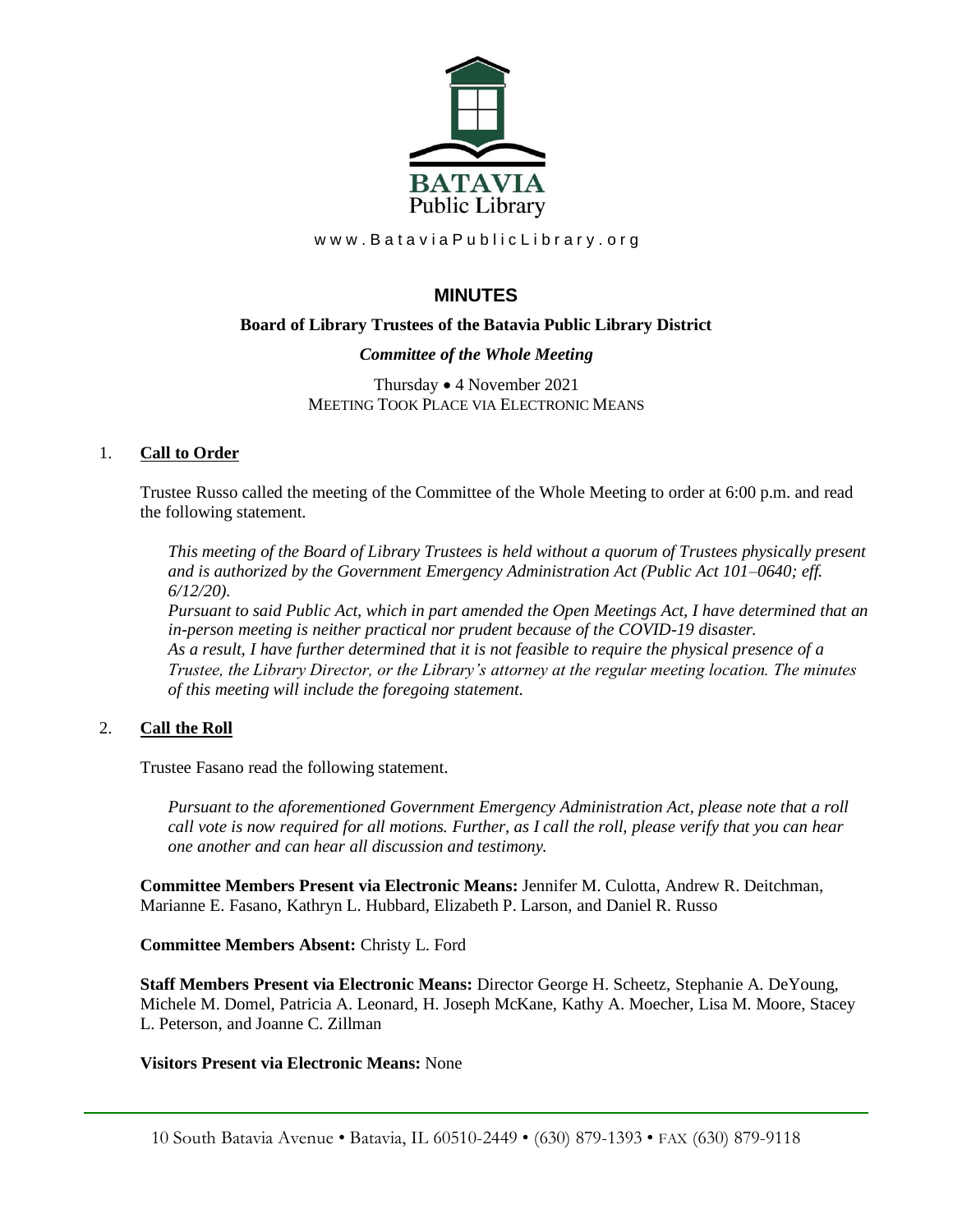### 3. **Comments from the Audience**

There were no comments from the audience.

### 4. **Approve the Agenda**

Trustee Russo asked whether there were any changes to the agenda.

Motion by Trustee Fasano to approve the agenda, as presented. Seconded by Trustee Hubbard. Roll Call: Trustee Culotta, aye; Trustee Deitchman, aye; Trustee Fasano, aye; Trustee Hubbard, aye; Trustee Larson, aye; Trustee Russo, aye. The motion carried, 6–0, with one member absent.

5. **Approve the Minutes:** Committee of the Whole Meeting, Thursday, 9 September 2021

Trustee Russo asked whether there were any changes to the minutes.

Motion by Trustee Culotta to approve the minutes, as presented. Seconded by Trustee Fasano. Roll Call: Trustee Culotta, aye; Trustee Deitchman, aye; Trustee Fasano, aye; Trustee Hubbard, aye; Trustee Larson, aye; Trustee Russo, aye. The motion carried, 6–0, with one member absent.

6. **An Ordinance Levying the Annual Taxes for Library Purposes in the Batavia Public Library District, in the Counties of Kane and DuPage, Illinois, for the Fiscal Year 2021–2022** (Tax Year 2021) (ORDINANCE 2021–008)

Director Russo stated that the purpose of this agenda item was to recommend the approval of "An Ordinance Levying the Annual Taxes for Library Purposes in the Batavia Public Library District, in the Counties of Kane and DuPage, Illinois, for the Fiscal year 2021–2022" (Tax Year 2021) (Ordinance 2021–008).

Director Scheetz presented a brief overview of the Annual Levy process, which begins each year with the Annual Budget and Appropriation in June–July and culminates with a Public Hearing and Ordinance in November.

Motion by Trustee Culotta to recommend that the Board of Library Trustees approve "An Ordinance Levying the Annual Taxes for Library Purposes in the Batavia Public Library District, in the Counties of Kane and DuPage, Illinois, for the Fiscal Year 2021–2022" (Ordinance 2021–008), as presented. Seconded by Trustee Hubbard. Roll Call: Trustee Culotta, aye; Trustee Deitchman, aye; Trustee Fasano, aye; Trustee Hubbard, aye; Trustee Larson, aye; Trustee Russo, aye. The motion carried, 6–0, with one member absent.

The Committee requested Director Scheetz to include this item on the Consent Agenda.

### 7. **Illinois Libraries Present: An Intergovernmental Agreement for Joint Purchasing of Library Programs, Events, and Services** (Standing Committee on Policy)

Trustee Russo stated that the purpose of this agenda item was to recommend the approval of a proposal from Adult Services to apply for a Pilot Membership and participate in Illinois Libraries Present.

Director Scheetz presented an overview of Illinois Libraries Present, including its mission, goals, and benefits, and its collaborative relationship with the Reaching Across Illinois Library System (RAILS). Discussion followed.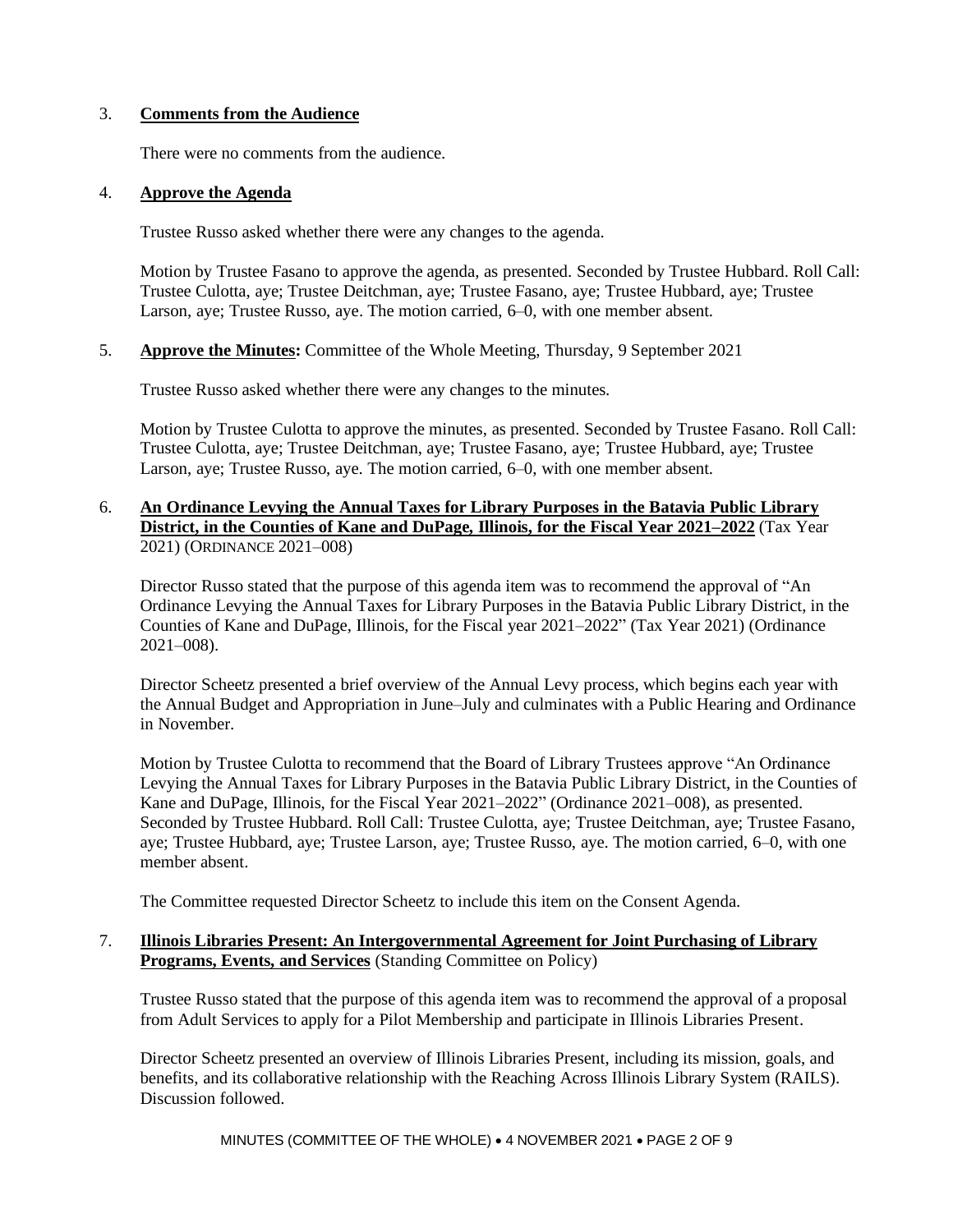In response to a question from Trustee Fasano, discussion followed on the Library's obligations as a member of Illinois Libraries Present.

In response to a question from Trustee Russo, discussion followed on the Intergovernmental Agreement, which was presented to prospective members as fait accompli, with no option but to accept it (or not).

In response to a question from Trustee Culotta, discussion followed on the fee for Batavia's operating budget level for a six-month pilot (or perhaps more accurately, trial) membership (\$750).

Trustee Russo observed that Illinois Libraries Present is an example of what libraries do best—they innovate. He stated his support for this collaborative project.

Motion by Trustee Larson to (1) approve "Illinois Libraries Present: An Intergovernmental Agreement for Joint Purchasing of Library Programs, Events, and Services," as presented, and (2) authorize Director George H. Scheetz to execute said Agreement on behalf of the Batavia Public Library District. Seconded by Trustee Fasano. Roll Call: Trustee Culotta, aye; Trustee Deitchman, aye; Trustee Fasano, aye; Trustee Hubbard, aye; Trustee Larson, aye; Trustee Russo, aye. The motion carried, 6–0, with one member absent.

The Committee requested Director Scheetz to include this item on the Consent Agenda.

#### 8. **Illinois Public Library Per Capita Grant**

a. **Standards for Illinois Public Libraries: Review of Standards** (Progress Report 2) (Standing Committee on Policy)

Trustee Russo stated that the purpose of this agenda item was described in the Action Steps (below).

Annual Goal Plan for Library Director (2021–2022): Goal A–1 (Standards for Illinois Public Libraries)  $\rightarrow$ 

——————————

Objective (a) Review of Standards

*Address perceived gaps in Batavia's progress in meeting each standard for Illinois public libraries.*

#### Action Steps

- (1) Identify each instance in which the Library's progress in meeting each standard, in whole or part, was described as anything other than "OK."
- (2) Compile such instances into Progress Report 1 and present to the Committee of the Whole.
- (3) **Progress Report 1**—Committee of the Whole on Thursday, 7 October 2021 (report  $\overrightarrow{0}$
- (4) Work with appropriate members of the Leadership Team to determine and recommend, for each instance, whether a policy statement (or other solution) is appropriate and/or necessary.
- (5) Compile such recommendations into Progress Report 2 for review and discussion by and further direction from the Committee of the Whole.
- (6) **Progress Report 2**—Committee of the Whole on Thursday, 4 November 2021 (discussion item; further direction required)

——————————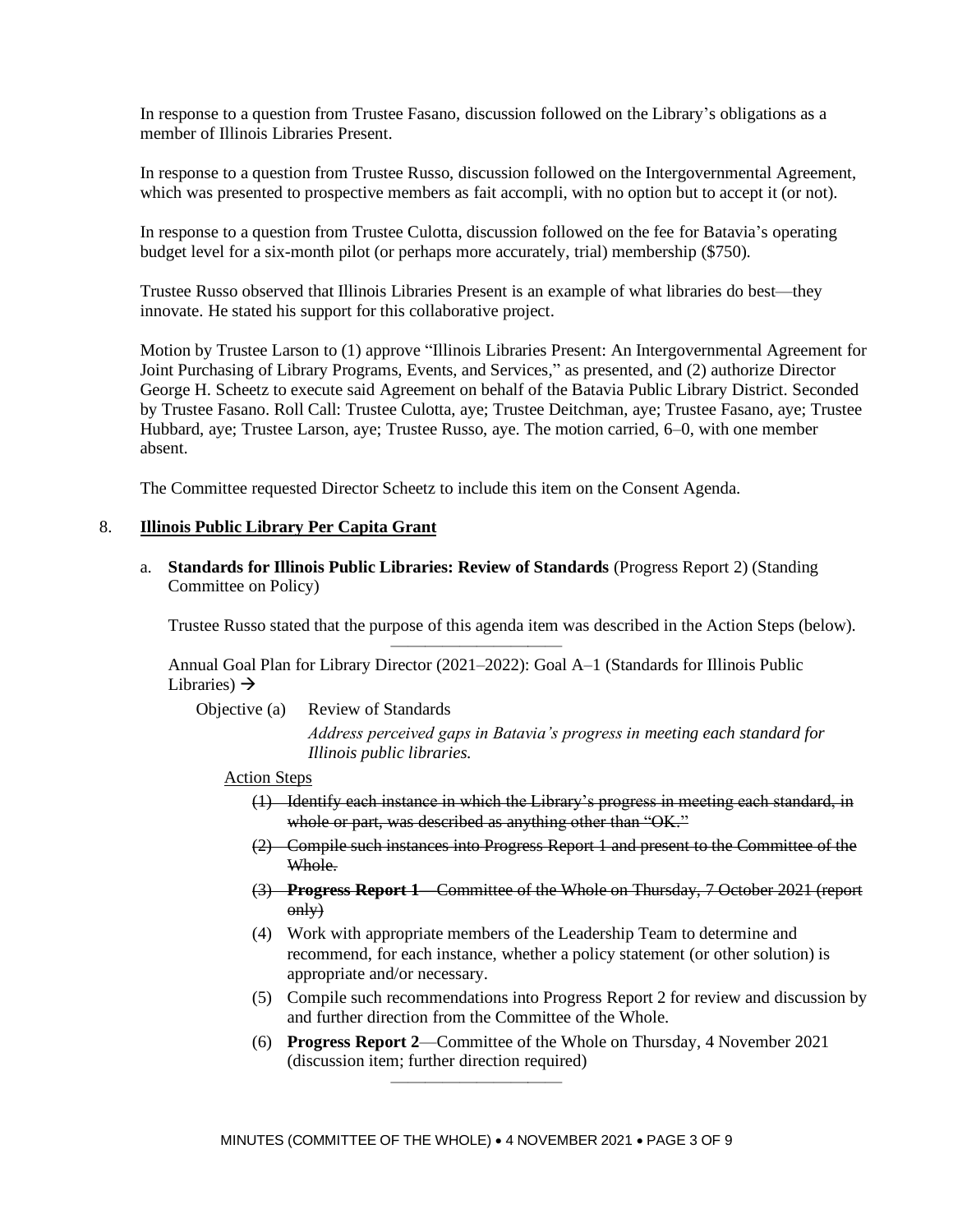Director Scheetz stated that the report, which was included in the Committee packet, demonstrates progress towards meeting Objective (a) of Goal A–1.

Further, this process satisfied the application requirement for the Illinois Public Library Per Capita Grant for FY2022, in which (once again) public libraries were required to review and report on progress in meeting *Serving Our Public 4.0: Standards for Illinois Public Libraries* (2020; © 2019) in its entirety. Discussion followed.

In response to a question from Trustee Russo, discussion followed on Progress Report 3 and next steps towards the satisfactory completion of Objective (a) of Goal A–1.

Motion by Trustee Deitchman to accept the recommendations presented in Progress Report 2, as amended. Seconded by Trustee Hubbard. Roll Call: Trustee Culotta, aye; Trustee Deitchman, aye; Trustee Fasano, aye; Trustee Hubbard, aye; Trustee Larson, aye; Trustee Russo, aye. The motion carried, 6–0, with one member absent.

# b. **A Resolution Approving and Authorizing the Library Director to Execute an Application for a 2021–2022 Illinois Public Library Per Capita Grant** (Illinois State Library) (RESOLUTION 2021– 012) (Standing Committee on Finance)

Trustee Russo stated that the purpose of this agenda item was to recommend the approval of the Library's annual application for an Illinois Public Library Per Capita Grant, which must be submitted electronically (and email time-stamped) by no later than 11:59 p.m. on 15 January 2021.

Director Scheetz presented an overview of the application and the expenditure report. Discussion followed.

In response to a request from Trustee Russo, Director Scheetz described the benefits of the Illinois Public Library Per Capita Grant.

Motion by Trustee Russo to recommend that the Board of Library Trustees approve "A Resolution Approving and Authorizing the Library Director to Execute an Application for a 2021–2022 Illinois Public Library Per Capita Grant," as presented. Seconded by Trustee Hubbard. Roll Call: Trustee Culotta, aye; Trustee Deitchman, aye; Trustee Fasano, aye; Trustee Hubbard, aye; Trustee Larson, aye; Trustee Russo, aye. The motion carried, 6–0, with one member absent.

The Committee requested Director Scheetz to include this item on the Consent Agenda.

#### 9. **Biannual Review of Closed Sessions,** as required by 5 ILCS 120/2.06(d) (Board Secretary)

Trustee Russo stated that the purpose of this agenda item was to describe the required review of minutes and recordings of past closed sessions and recommend whether to release such minutes and recordings.

Director Scheetz reported that the Board of Library Trustees is required to review the status of minutes and recordings ("verbatim records") of past closed sessions that are still considered "closed" every six months, and to decide whether to release (or "open") such minutes and recordings.

Trustee Fasano and Director Scheetz reviewed the verbatim records in question and the written minutes in question on Friday, 29 October 2021. An annotated "Record of Closed Sessions" from 1 January 1995 to date was included in the Committee packet.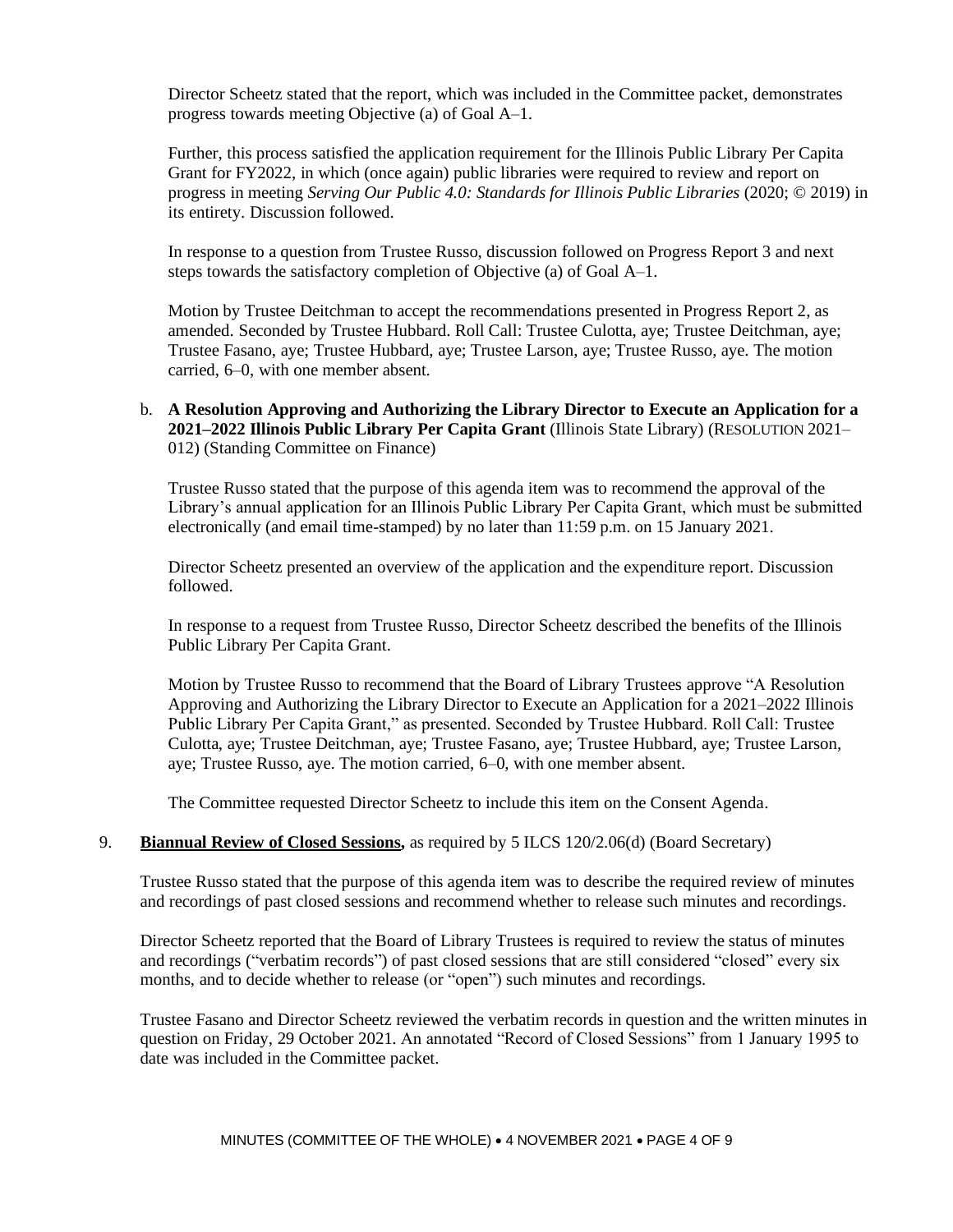They identified zero (0) sets of written minutes that no longer require confidential treatment and should be available for public inspection. In conjunction with the review of the written minutes, they identified two (2) recording that are eligible for destruction, which were identified in the aforementioned "Record of Closed Sessions." Discussion followed.

Motion by Trustee Larson to recommend that the Board of Library Trustees approve the determinations as noted on the attached "Record of Closed Sessions," as presented (and summarized in the Committee report). Seconded by Trustee Deitchman. Roll Call: Trustee Culotta, aye; Trustee Deitchman, aye; Trustee Fasano, aye; Trustee Hubbard, aye; Trustee Larson, aye; Trustee Russo, aye. The motion carried, 6–0, with one member absent.

The Committee requested Director Scheetz to include this item on the Consent Agenda.

10. **Succession Issues** (Progress Report 1): Identify Key Positions (Standing Committee on Policy)

Trustee Russo stated that the purpose of this agenda item was described in the Action Steps (below). ——————————

Annual Goal Plan for Library Director (2021–2022): Goal B–1 (Succession Issues)  $\rightarrow$ 

*Create a succession plan for key positions in the Library's personnel complement.*

Action Steps

- (1) Gather sample policy statements and plans from public libraries and other comparable organizations.
- (2) Identify key positions for inclusion in the succession plan.
- (3) **Progress Report 1**—Committee of the Whole on 4 November 2021 (review key positions; revise as needed; provide further direction)

—————————— Director Scheetz and Lisa M. Moore, the Library's Human Resources Manager, presented Progress Report 1 ("key positions for inclusion in the succession plan"):—

- Director
- Assistant Director [as identified in the staffing study, a possible, future position; the succession plan will include (at least) two options for selected key positions, either "with an assistant director" or "without an assistant director]
- Library Accountant / Finance Specialist
- Human Resources Manager
- Department Managers
- Graphic Designer

Discussion followed.

Trustee Russo expressed support for the development of a succession plan. Further, he suggested (for the succession plan itself) the following considerations:—

- The use of cross-training (of existing employees) to cover appropriate positions' duties.
- The use of temporary outsourcing to third-party consultants to cover highly technical positions.

The consensus of the Committee of the Whole supported the list of key positions, as presented.

Trustee Russo stated that no formal action was required by the Committee of the Whole.

MINUTES (COMMITTEE OF THE WHOLE) • 4 NOVEMBER 2021 • PAGE 5 OF 9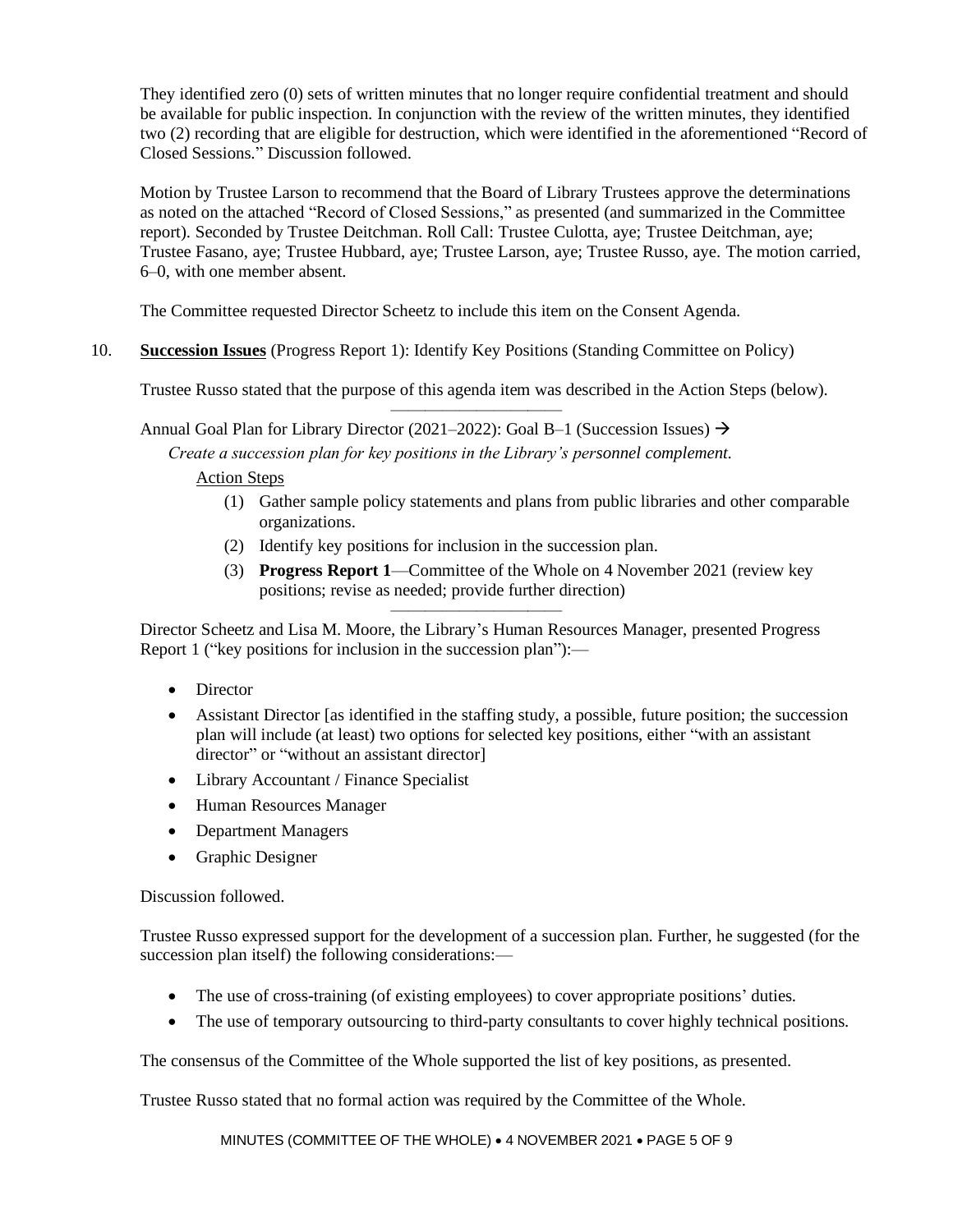He expressed his belief in the importance of succession planning as a key element in the Library's ability to maintain its balance and forward progress in unexpected situations.

Trustee Russo noted that the next progress report was due in February.

# 11. **Comments from the Committee of the Whole**

**Board Schedule:** Trustee Russo announced that the Regular Meeting in December 2021 was cancelled and (as a result) the Committee of the Whole would not meet, as well.

**Board Meetings:** A lively discussion ensued on access to packets for Board meetings (including distribution of printed packets and/or electronic packets via email and Dropbox) and new software solutions for this purpose.

While the results of the discussion were mixed vis-à-vis distribution options, the consensus of the Trustees did not favor new software solutions.

**Board Education: "Reading Financial Reports":** Inspired by the presentation in October 2021 on "Governmental Accounting for Library Districts & Financial Reporting 101" by Jamie L. Wilkey, partner, Lauterbach & Amen LLP, discussion followed on continuing such Board education.

Trustee Culotta, as Board Treasurer, agreed to provide a presentation on "Reading Financial Reports" at the Regular Meeting on Tuesday, 16 November 2021.

**Emergency Purchase pursuant to the "Policy on Purchasing and Authority to Spend":** Director Scheetz reported that the "Policy on Purchasing and Authority to Spend," Section 2F, states: "Emergency Purchases: In case of emergency, the Library Director may spend up to \$20,000 upon approval of either a Standing Committee or any two Officers of the Library Board."

On Wednesday, 27 October 2021, upon consultation with Trustee Deitchman, as chair of the Standing Committee on Facilities, Director Scheetz requested (and received) approval for such an emergency purchase from Trustee Russo as Board President and Trustee Culotta as Board Treasurer to replace the variable frequency drive (VFD) in the Library's two air-handling units (AHUs) at a cost of \$10,290, complete.

Attorney Roger A. Ritzman advised that, under either scenario, the Board of Library Trustees should ratify the emergency purchase at a Regular Meeting. To that end, Director Scheetz stated that the emergency purchase would appear on the Consent Agenda at the Regular Meeting on Tuesday, 16 November 2021.

12. **A closed session** for "Deliberations concerning salary schedules for one or more classes of employees," as authorized by  $5ILCS 120/2(c)(2)$ 

Motion by Trustee Hubbard to enter into closed session for the purpose stated. Seconded by Trustee Fasano. Roll Call: Trustee Culotta, aye; Trustee Deitchman, aye; Trustee Fasano, aye; Trustee Hubbard, aye; Trustee Larson, aye; Trustee Russo, aye. The motion carried, 6–0, with one member absent.

The Committee of the Whole entered closed session at 6:59 p.m.

The Committee of the Whole returned to open session at 8:07 p.m.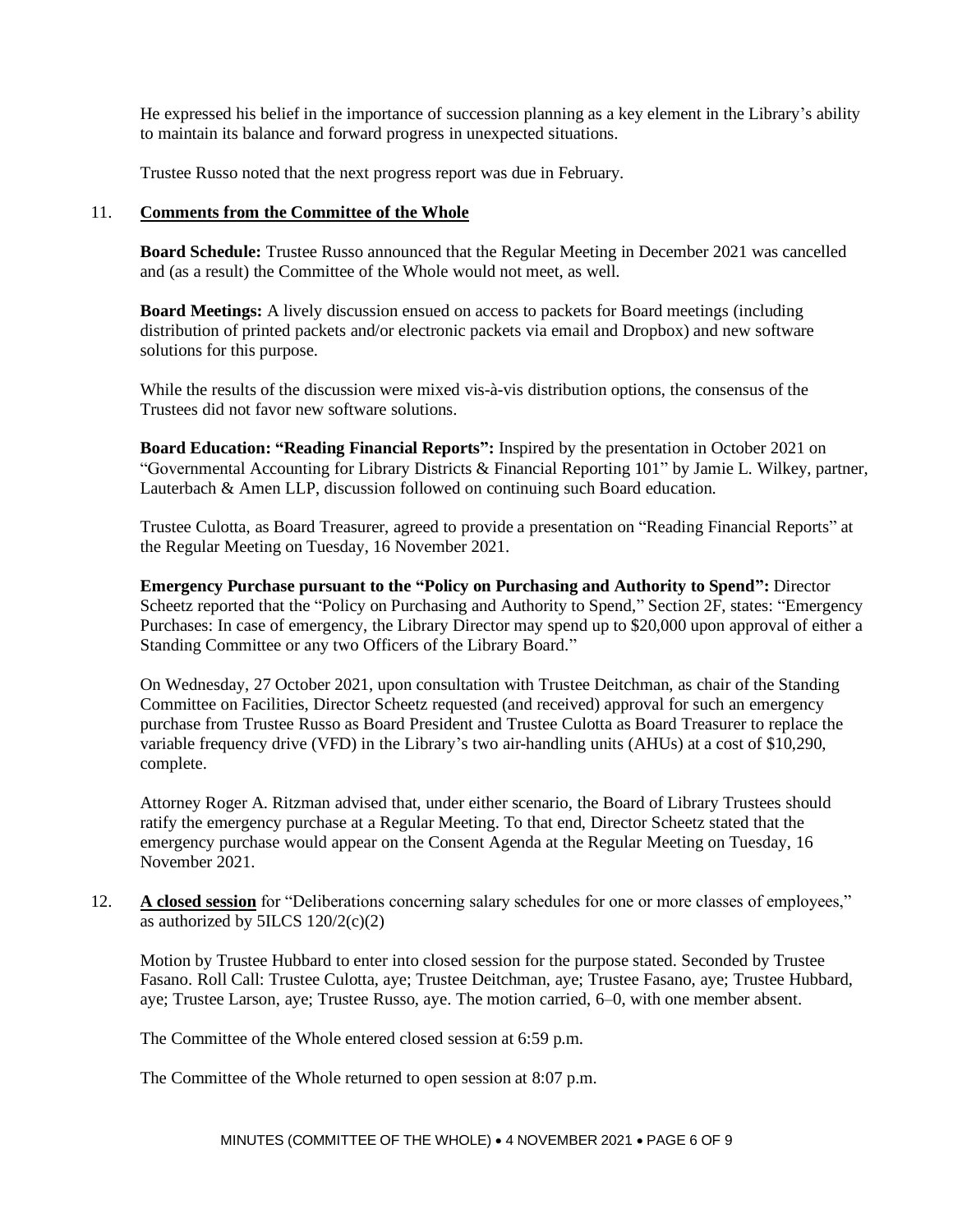# 13. **Library Plan for Implementation of Amended Minimum Wage Law, Year 4** (Standing Committee on Policy)

This agenda item was deferred to a future meeting.

### 14. **Future Agenda Items**

In the absence of separate committee meetings, this report is provided for purposes of information and planning.

a. **Facilities Issues** (Trustee Deitchman, *Chair*)

*The focuses of Facilities Issues are building & grounds, technology, and related policies and services. Such issues generally (but not exclusively) have an internal approach; that is, work is directed to the physical library and its campus.*

- Annual Schedule of Capital Projects (January 2022)
- Independent Technology Audit
- Technology Plan
- Walk the Property
- Wi-Fi System
- Proper Storage for Paintings and Other Works of Art when Not on Public Display
- Streetscape Project (City of Batavia): Water Street

#### b. **Finance Issues** (Trustee Culotta, *Chair*)

*The focuses of Finance Issues are budget & finance and related policies and services.*

- Note: A schedule of future agenda items is included in the Committee packet for purposes of information and planning.
- Policy on Fines and Fees (January 2022)
- c. **Outreach Issues** (Trustee Larson, *Chair*)

*The focuses of Outreach Issues are marketing & public relations, community engagement, art, and related policies and services, and Recognition as a Library Leader. Such issues generally (but not exclusively) have an external approach; that is, direct service to users and the community.*

- Board Education: OpenGov (January 2022)
- Technology Advisory Group (TAG)
- Policy on Exhibit Spaces, Bulletin Boards, and Literature Racks
- Telephone for Public Use
- Recognition as a Library Leader (April 2023)

#### d. **Policy Issues** (Trustee Russo, *Chair*)

*The focuses of Policy Issues are human resources, related policies and services, strategic planning, and general policies.*

- Minimum Wage Law: Transition Plan for Year 4 (January / February 2022)
- Succession Issues (Progress Report 2) (February 2022)
- Standards for Illinois Public Libraries: Accessibility of Policy Statements
- Visibility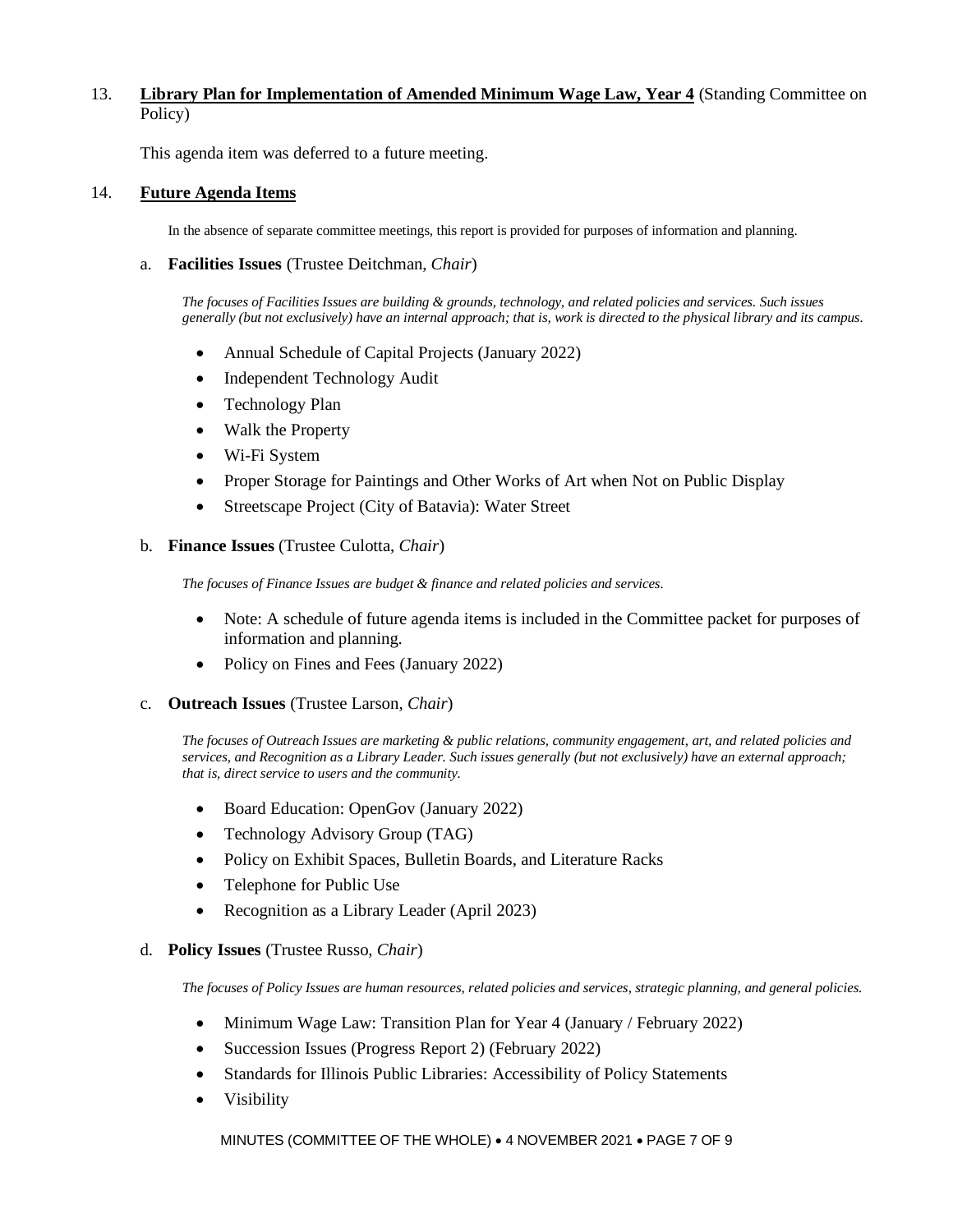- Retrospective Review [of the Temporary Closure in Relation to COVID-19 Crisis]
- Bylaws of the Board of Library Trustees
- Policy on Leave of Absence without Pay
- Organizational Identity: Statement of Purpose (Trust & Track Institute) (April 2021)
- Organizational Identity: Statement of Vision
- Cannabis Regulation and Tax Act [410 ILCS 705 et seq.]
- Policy on Reimbursement of Employee Expenses (pursuant to 820 ILCS 115/9.5)
- Policy on a Safe and Healthful Workplace
- Self-Appraisal for Board of Library Trustees (April 2022)
- Personnel Complement Detail and Authorized Personnel Strength (June 2022)

# 15. *Next Meetings or Events*

- *a. Daylight Saving Time Ends (Standard Time Resumes) at 2:00 a.m. (1st Sunday in November), Sunday, 7 November 2021*
- *b. International Games Week, Sunday–Saturday, 7–13 November 2021 — launched in 2008 to focus on the social and recreational side of gaming*
- *c. Fall Children's Book Week (since 2019), Monday–Sunday, 8–14 November 2021 — "A great nation is a reading nation."—Melcher — 2021 Theme: Reading Is a Superpower [Note: In a story fraught with irony, the original Children's Book Week was moved from November to May in 2008.]*
- *d. Veterans Day, Thursday, 11 November 2021, Library Open [F]*
- *e. Board of Library Trustees (Regular Meeting), Tuesday, 16 November 2021, 6:00 p.m., Meeting Will Take Place via Electronic Means*
- *f. Thanksgiving Eve, Wednesday, 24 November 2021, Library Closed at 5:00 p.m.*
- *g. Thanksgiving (4th Thursday in November), Thursday, 25 November 2021, Library Closed [F]*
- *h. Day after Thanksgiving, Friday, 26 November 2021, Library Open*
- *i. Board of Library Trustees (Committee of the Whole Meeting), Thursday, 9 December 2021, 6:00 p.m., Meeting Will Take Place via Electronic Means*
- *j. Board of Library Trustees (Regular Meeting), Tuesday, 21 December 2021, 6:00 p.m., Meeting Will Take Place via Electronic Means*
- *k. Christmas Eve (Observed), Thursday, 23 December 2021, Library Open*
- *l. Christmas (Observed) | Christmas Eve, Friday, 24 December 2021, Library Closed*
- *m. Christmas, Saturday, 25 December 2021, Library Closed [F]*
- *n. Sunday after Christmas, Sunday, 26 December 2021, Library Closed per "Policy on Holidays"*
- *o. New Year's Eve (Observed), Thursday, 30 December 2021, Library Open*